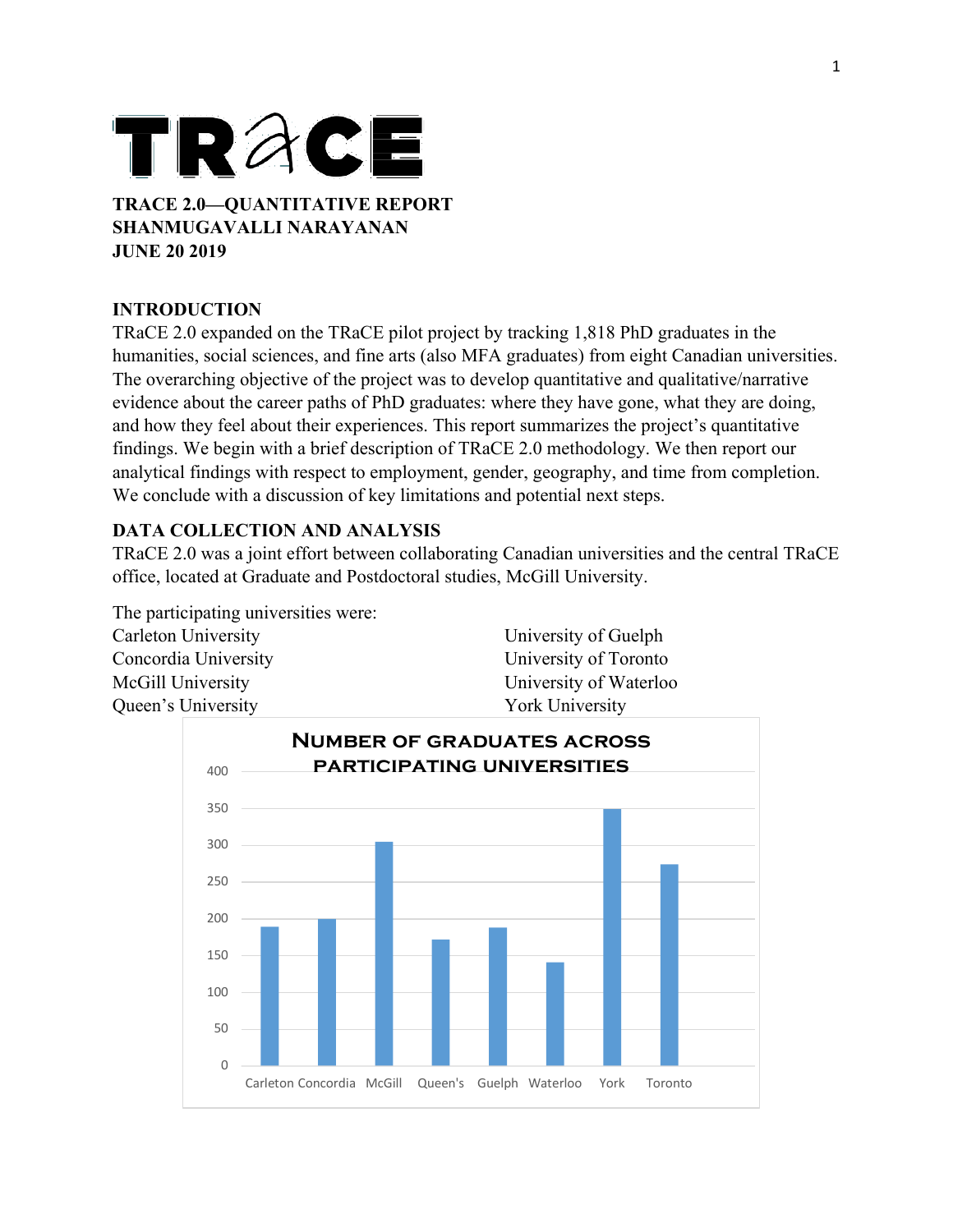Each participating university determined that a certain number of departments would take part in the study. The total graduates tracked by discipline from across the participating universities are as follows: Political Science with 305 graduates; Sociology—283; History—233; Art Education—23; Business Administration—87; Economics—91; Anthropology—167; Philosophy—66, EDUC—81; English & Theatre—18; MFA-Studio Arts—149; Family Relations and Applied Nutrition—19; Psychology—92; Global Governance—15; Medieval Studies—94; Linguistics—49; SIP (Special Individualized Program)—34; INDI (Individualized Program)—19; Music—51; and German Studies—14.



Participating universities provided the TRaCE office with lists of PhD graduates—graduating cohorts from 2007 to 2017. These lists included graduates' names, year of graduation, and dissertation titles. Supplementary data was added to this list by the project's graduate student researchers, who used the basic lists supplied by the respective departments to search the Web and public electronic employment/professional sites (e.g., LinkedIn, academia.edu) and gather data on graduates' current occupation and geographic location. Links to the relevant source(s) of retrieved data were also captured in the dataset for verification purposes. Student researchers were provided with a data collection template to facilitate and streamline data retrieval. All student researchers, who all came from the participating universities and who were paid by their respective universities, received training and support from the central office.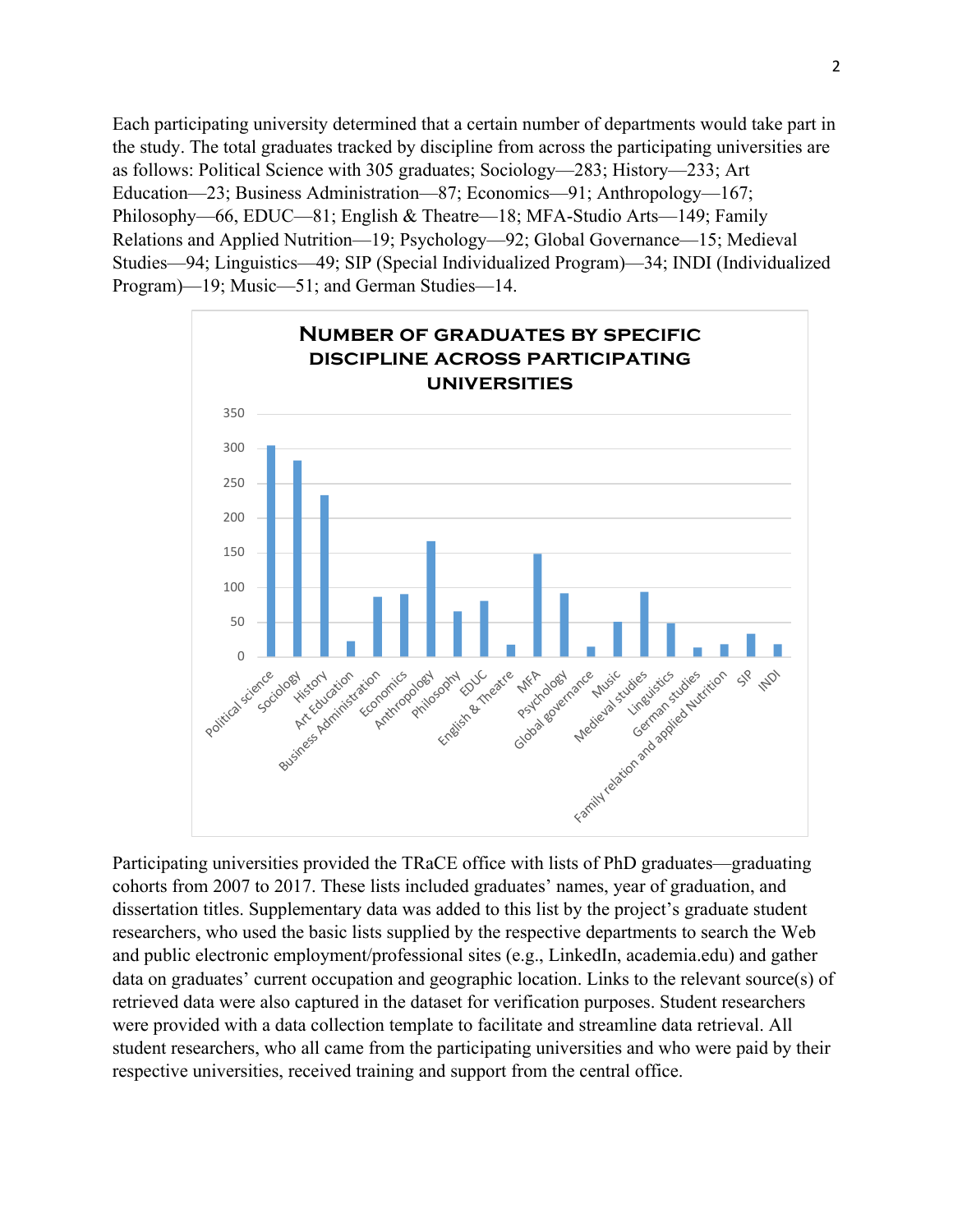Data analysis was undertaken at the TRaCE office. We assessed demographic characteristics of the dataset and conducted a series of basic descriptive analyses to explore associations between discipline/department, graduation year, gender, occupation, and location of employment. The TRaCE office was responsible for merging the institutional datasets, conducting the analyses, and presenting the findings. Beyond basic cleaning and streamlining, the central office was only minimally involved in ensuring the accuracy of the collected data; this responsibility remained primarily with the student researchers, who all received the same training/guidance prior to data collection. This was intentional and an important part of assessing the feasibility of this project's methodology; we discuss the possibilities of misclassification and bias later in this report. Results are summarized below. Given the cross-sectional nature of the dataset and the focus on very few disciplines in this exercise, all findings should be viewed as exploratory.

## **RESULTS**

## **SAMPLE CHARACTERISTICS**

Our master dataset contained 1,818 PhD graduates from eight Canadian universities. Information about gender and year of graduation was provided by the participating universities. Province or country of present residence, current employment, employer, and employment category were collected by the student researchers. We were able to collect good data for 80% of the total number of grads—a total of approximately 1,450 grads. The data collected by student researchers reflects two different levels of occupational information: one variable represents general occupational categories (e.g., higher education, non-profit, for-profit), and a second variable represents specific occupational type (e.g., tenure-track professor, lawyer, writer/artist). Data on broad employment-related variables were 80% complete, but there was a substantial amount of missing data for the more granular categories, and a potentially large amount of misclassification as reflected in the pie chart below. As such, we rely primarily on the general occupational data for the purposes of this summary. We offer a more detailed discussion of this issue in the Limitations section.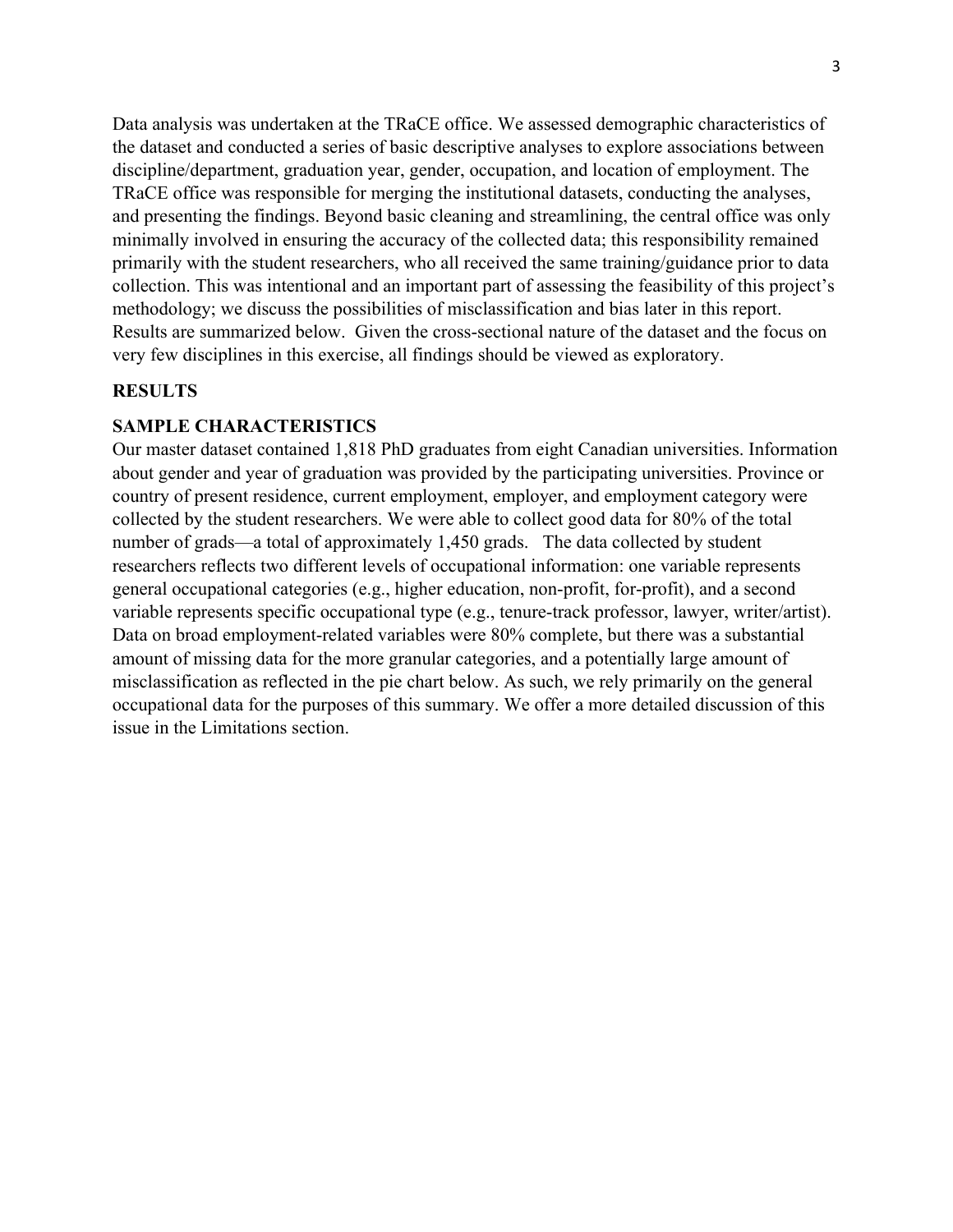

## **EMPLOYMENT**

The most common types of employment among humanities and social sciences PhD grads were distributed across the categories of higher education, self-employment, non-profit, and for-profit.



It is clear that many PhD graduates hope to secure jobs in higher education. One of our primary objectives was to determine trends in higher education employment. A total of 66% of the graduates for which we were able to collect data were working somewhere in higher education at the time of data collection. Our "higher education" category includes tenure track (TT) and nontenure track (NTT) sessional/adjunct/course instructor, postdoctoral research fellow, research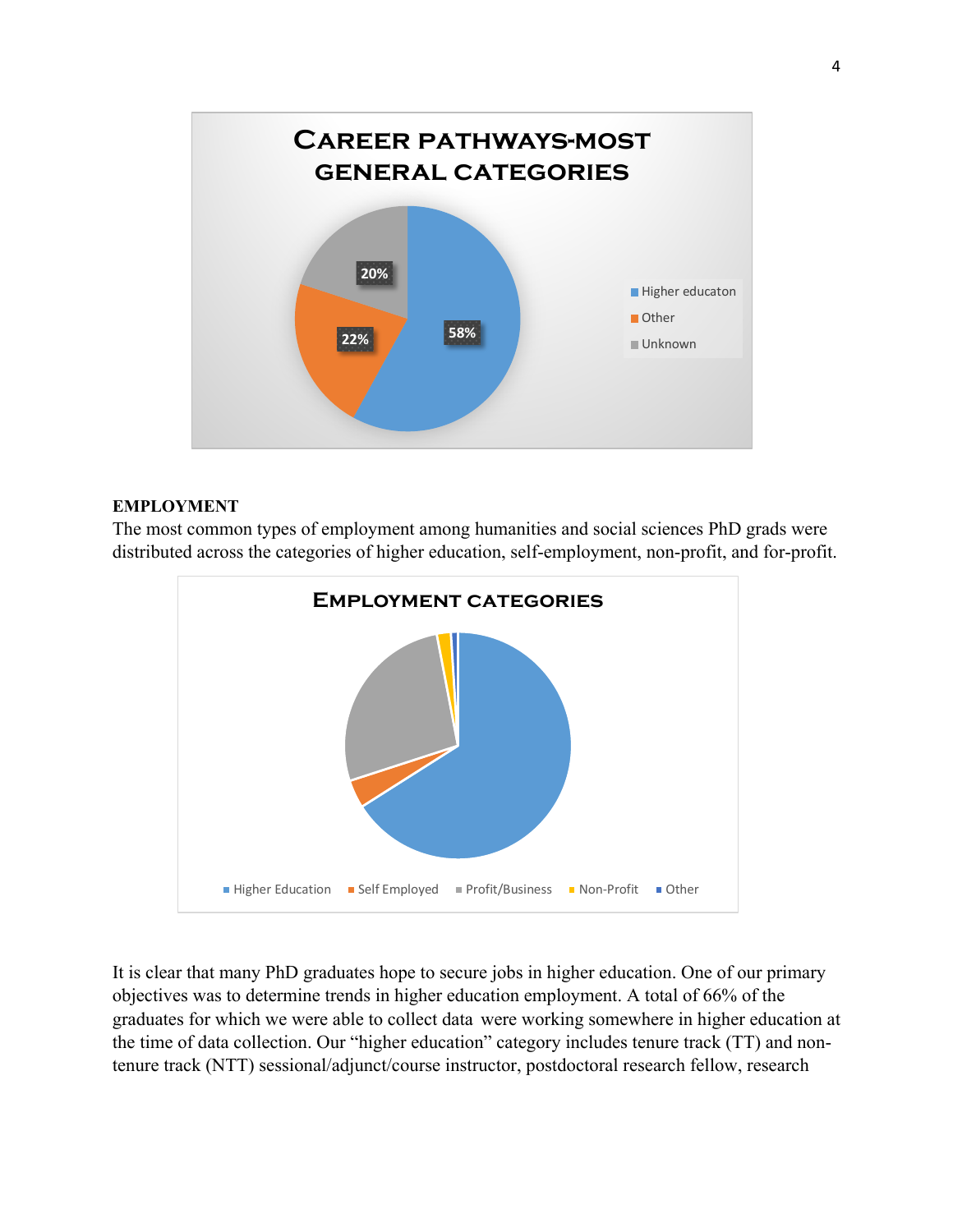analyst, research administrator, research co-ordinator, project manager, director of fellowship information, and administrator.

Graduate student researchers were also asked to collect more granular information on employment (for example, tenure-track (TT) vs. non-tenure track (NTT)). These data were more difficult to reliably retrieve than the broader occupational information. An estimated 45% of the grads for which we have data are working as professors, of which the majority (approximately 82% of those classified as professors or 32% of 1,450 grads (i.e., 464 grads) are employed as TT faculty. However, the amount of missing data limits any conclusive analysis of these trends.

There was considerable employment variability among the 22% of graduates working outside higher education. We determined that 68% of those outside higher education were currently working in the for-profit sector; 23% were self-employed; and 9% were working in the nonprofit sector. It is also important to note that many graduates (particularly those working outside higher education) held multiple jobs at the time of data collection, which is likely reflective of the evolving nature of the labour force in which people hold multiple (sometimes precarious) positions simultaneously. We attempted to identify graduates' principal/primary occupation for the purposes of this study.



Higher education employment appeared to vary by discipline. While the majority of graduates from most departments was employed in higher education, which aligns with our analysis of the overall sample, our analysis revealed a few interesting outliers. It is crucial to note that we had very few graduates from German Studies, Global Governance, and the Individualized Program, so although these percentages seem striking, they are actually statistically non-informative. Our analysis by discipline revealed that Psychology and Fine Arts graduates had a comparatively unique trajectory: approximately 30% were employed outside of the higher education sector as therapists or counselors and 70% as artists at the time of data collection. This may, of course, be related to the smaller sample size in this study.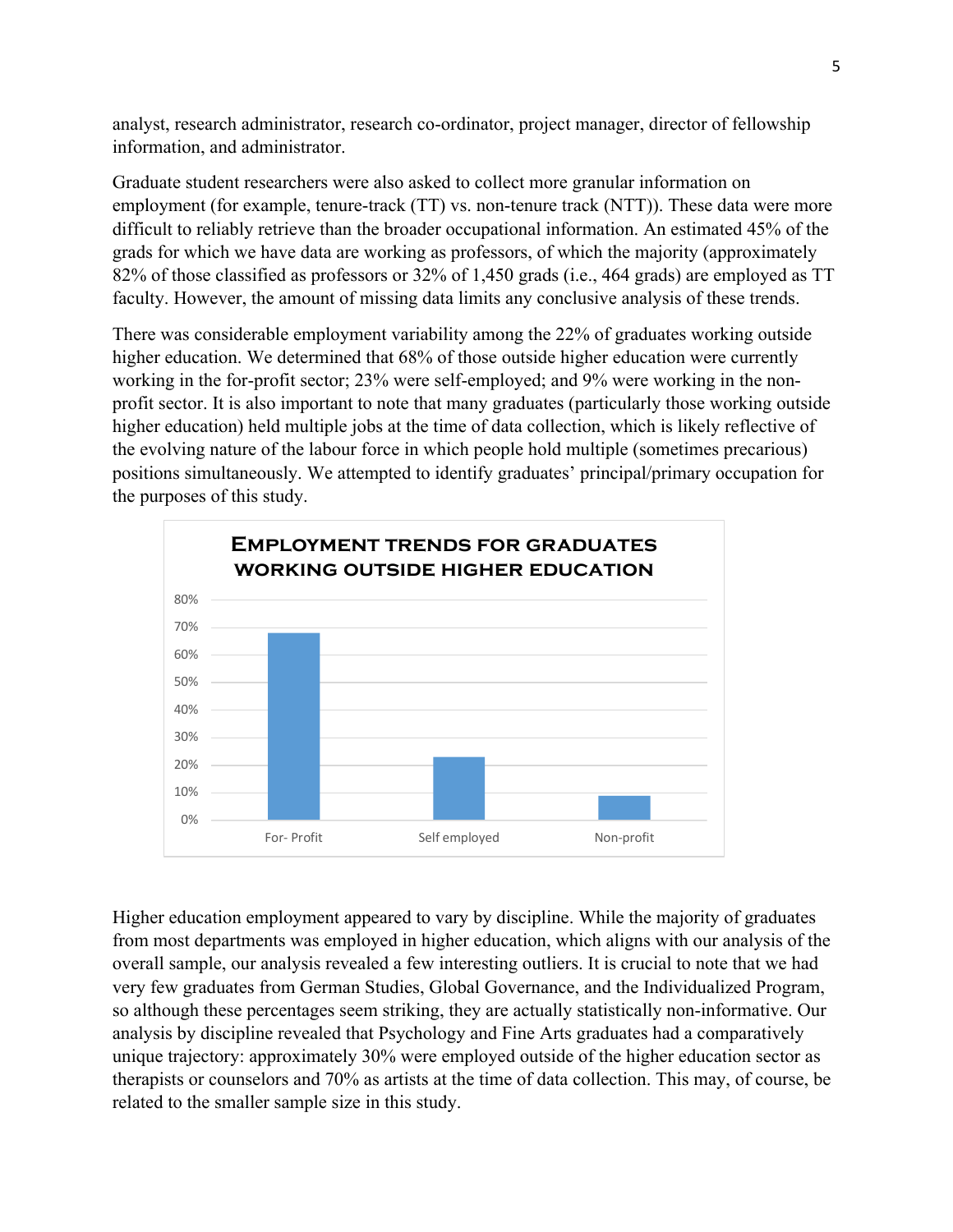



Since our higher education category included multiple occupations, we took a more targeted look at disciplinary trends in faculty/professor employment specifically. It is to be noted that, of the 66% of graduates working in higher education, 45% were working as professors, mostly employed as TT faculty. Approximately 82% of those classified as professors were TT. Again, we note that these data were more difficult to reliably retrieve than the broader occupational information, especially since any amount of missing data limits any conclusive analysis of these trends. This proportion varies considerably among disciplines in our sample. Again, readers are reminded that we have limited data on certain fields (Global Governance, German Studies, and the Individualized Program), so the proportions corresponding to these disciplines are likely not significant. Accordingly, we do not discuss them here. The proportion of graduates working as professors was lower than average among Fine Arts and Psychology graduates, and higher than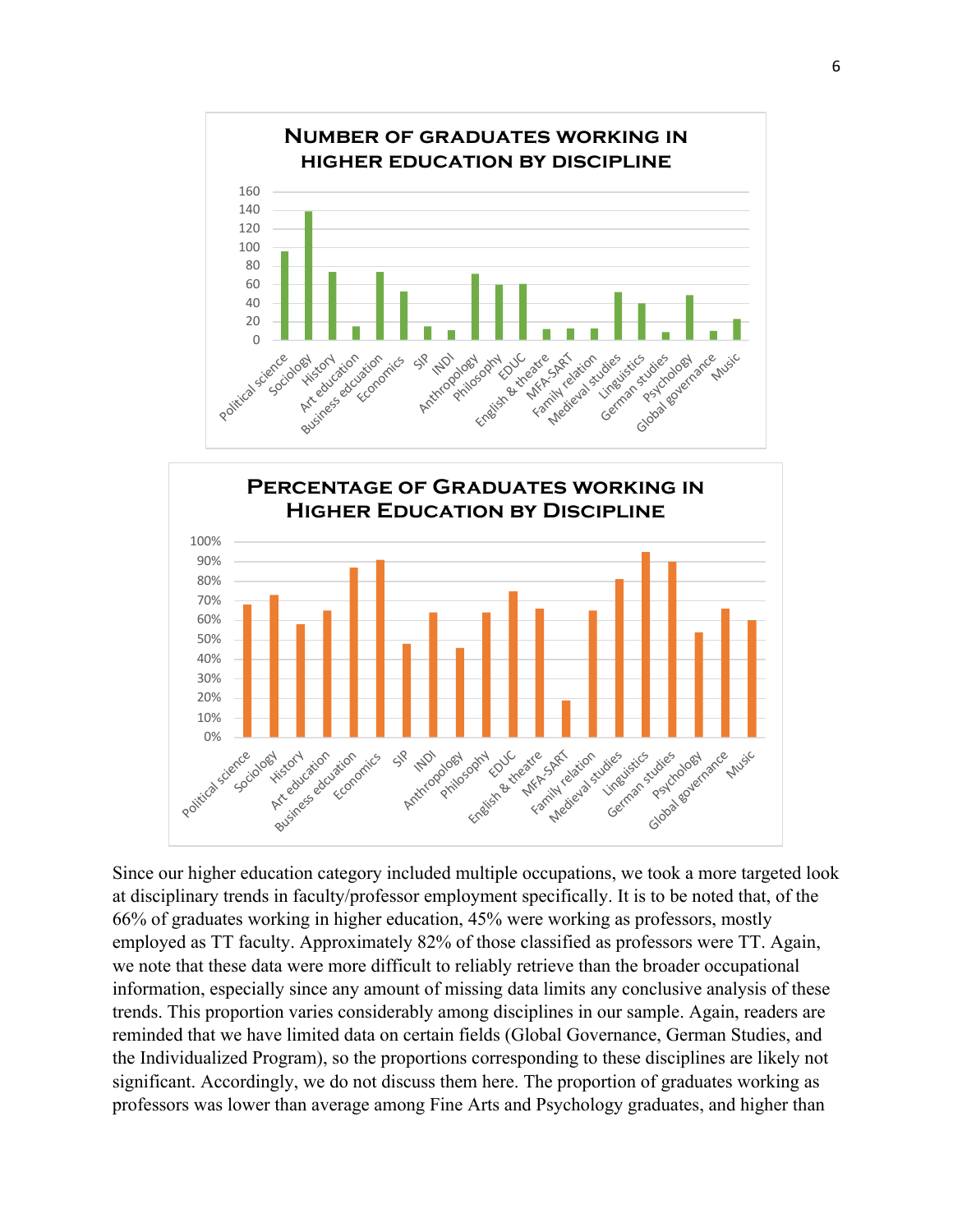average among Sociology, Political Science, Business Administration, Anthropology, and History.



Not surprisingly, employment patterns outside higher education also vary by discipline. However, restricting our sample to graduates outside higher education and stratifying by employment sector resulted in insufficiently small cell sizes (which can easily lead to misleading results), so we focused mainly on our most densely populated disciplines for the purposes of this analysis: Political Science, Sociology, History, MFA, and Psychology. Our findings suggested that government employment, journalism, and museum work were particularly prevalent among History graduates; many Political Science grads find work in fields in public policy; and employment in the for-profit sector was comparatively high among Fine Arts and Psychology graduates, with many graduates working as consultants, artist, and writers/editors.

**MFA-SART Example 2** Family relation **Medival studies Linguistics** 

German studies Psychology Music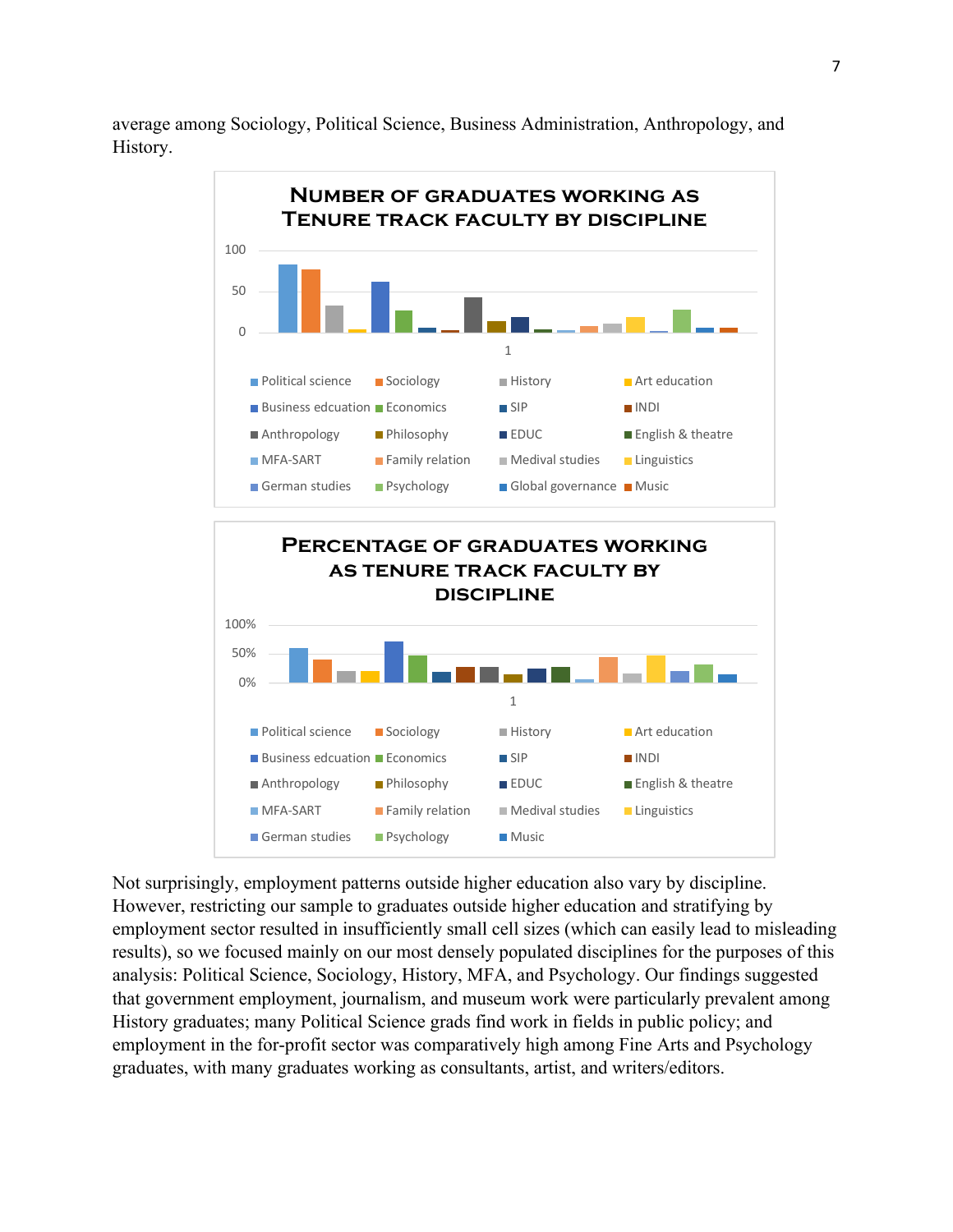

Our cross-sectional dataset does not allow us to conclude that certain disciplines prepare graduates more effectively for careers in specific sectors, but these possible lines of connection may merit further investigation.



## **GENDER**

Gender-related differences in employment were a key area of interest in this study. Given the imbalance of men and women (46% vs. 57% respectively) in our employed category sample, the following analyses were stratified by gender from 7 of 8 our participating universities (we did not have data on gender from one university). In other words, we looked within gender categories to compare occupational distributions. In our gender-stratified analysis of higher education employment versus employment in all other sectors, we found fairly similar trends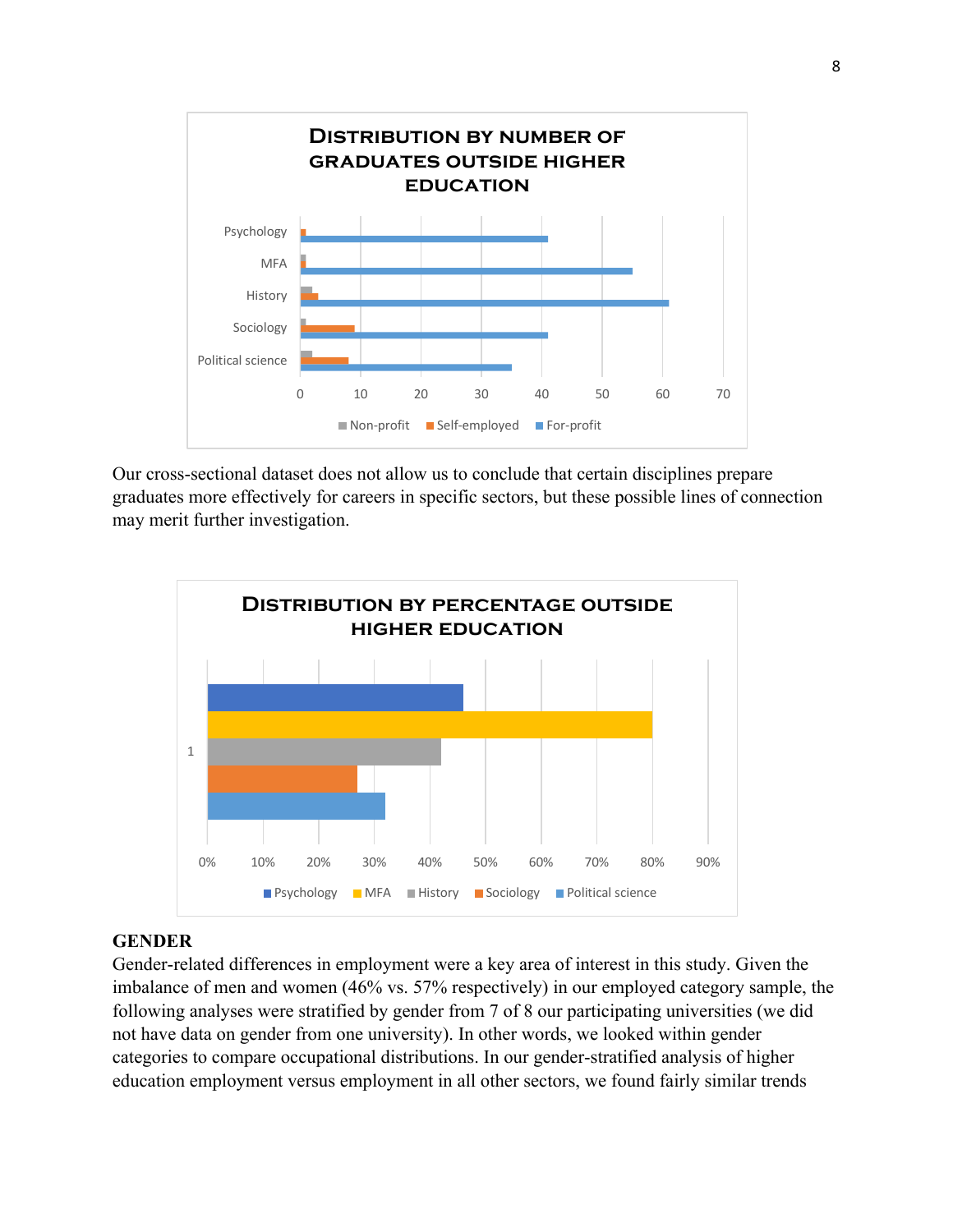between men and women: 50% of sampled women were employed in higher education (vs. all other fields) at the time of data collection, compared to 43% of male graduates.



Because our higher education category was a composite variable consisting of various types of positions, we again opted to look specifically at instructor/professor employment versus other higher education occupations. We found a slightly higher percentage of women compared to men working in instructor/professor positions at the time of data collection (37% vs. 33%, respectively).



Our data analysis suggests that other employment trends also differed significantly by gender. For example, women in our sample were more engaged than were men in self-employment and for-profit sectors. Interestingly, few women or men were following career paths in the non-profit sector. Our data are not sufficient to conclude that employment patterns are truly different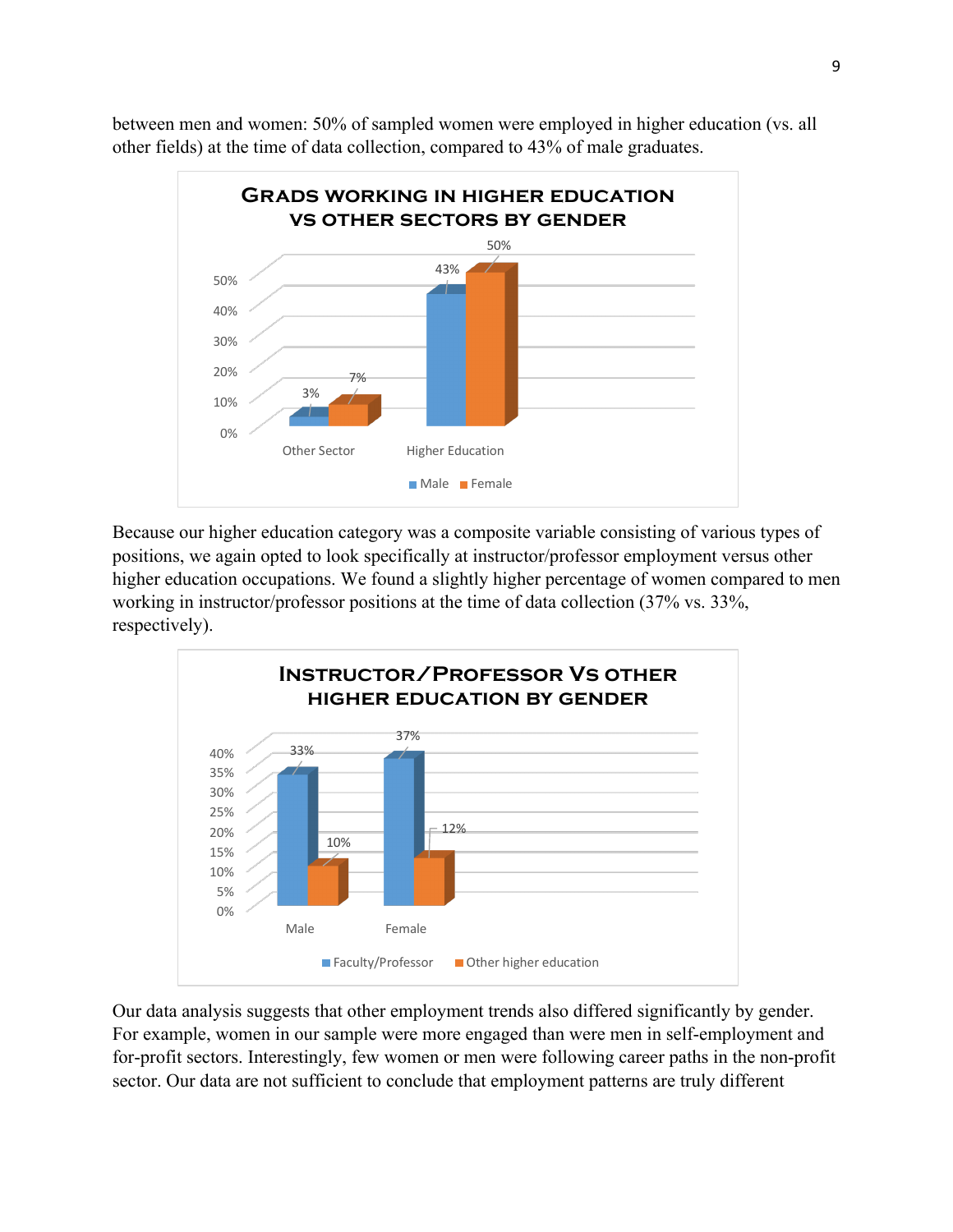between men and women, but the TRaCE narratives already posted on the website do suggest some significant differences.



# **GEOGRAPHY/LOCATION**:

We have geographic data for roughly 90% of the grads for which we have data. The graduates are dispersed across the world. It's important to note that we don't know where our graduates are from originally or where they hoped to end up post-completion. These facts are clearly very important in any geographical analysis. However, the TRaCE narratives may begin to shed some light on where humanities, social sciences, and fine arts grads who come to do their programs from outside Canada go after they finish their degrees. The majority (62%) of our sample graduates were residing somewhere in Canada at the time of data collection, 21% in the USA, and 17% in other countries. Our other country list includes graduates now resident in Israel, Morocco, Germany, Austria, South Africa, Japan, North Korea, South Korea, and Australia.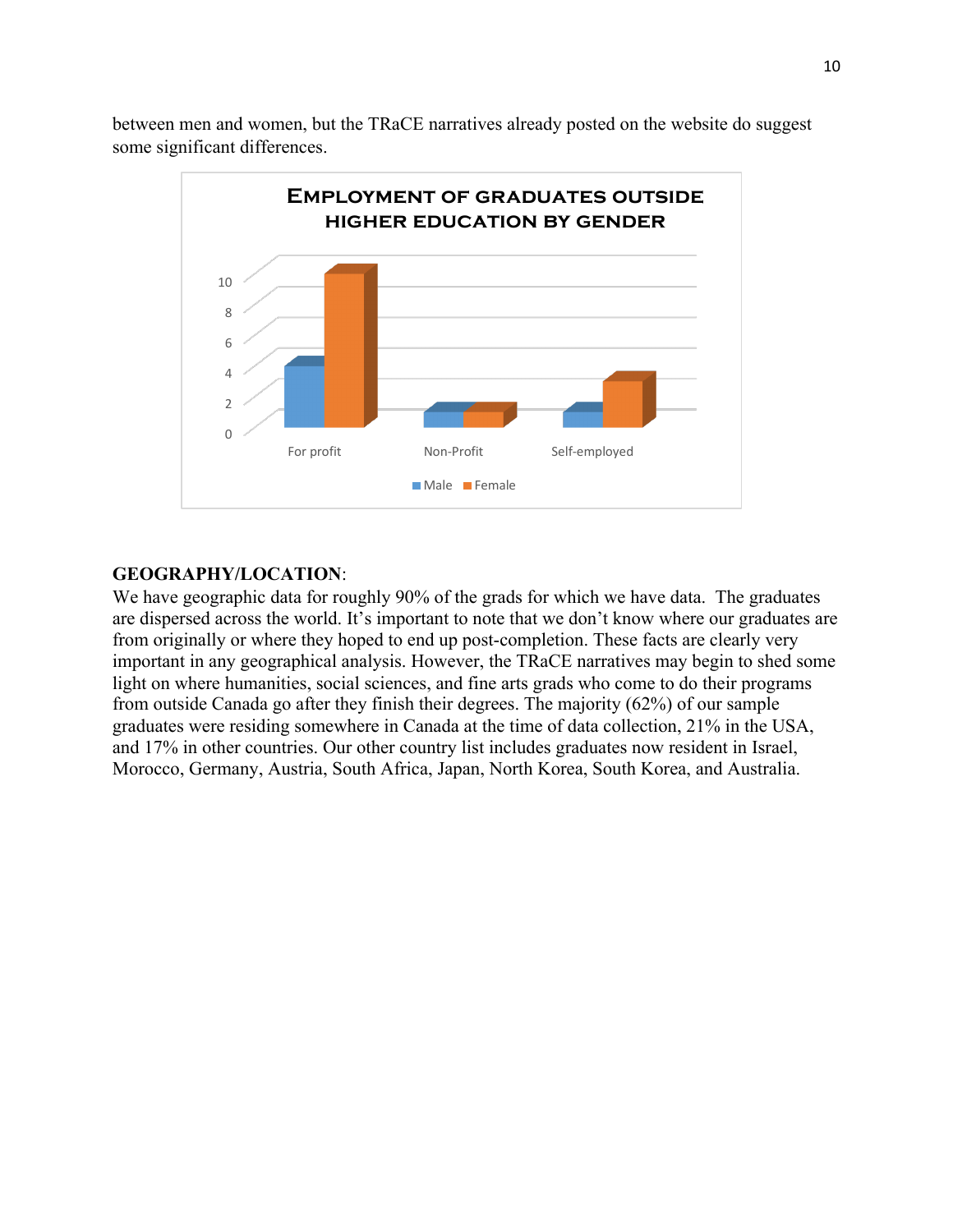

Among the graduates residing in Canada, we assessed whether the proportion of the graduates' employment varied by discipline across the provinces. We found that the proportion of graduates residing in Canada was relatively constant across most disciplines with exceptions and with a higher proportion employed in Ontario. Note that 6 of our 8 participating universities are in Ontario. There were notable exceptions in Sociology, History, and Political Science: the number of graduates from these disciplines employed in Canada was relatively high vs employment in the United States. Interestingly, the number of graduates from Political Science residing in Canada was marginally larger relative to graduates employed in USA. We are uncertain about the roots of this difference, but it might be indicative of a shortage of jobs in Political Science in the US.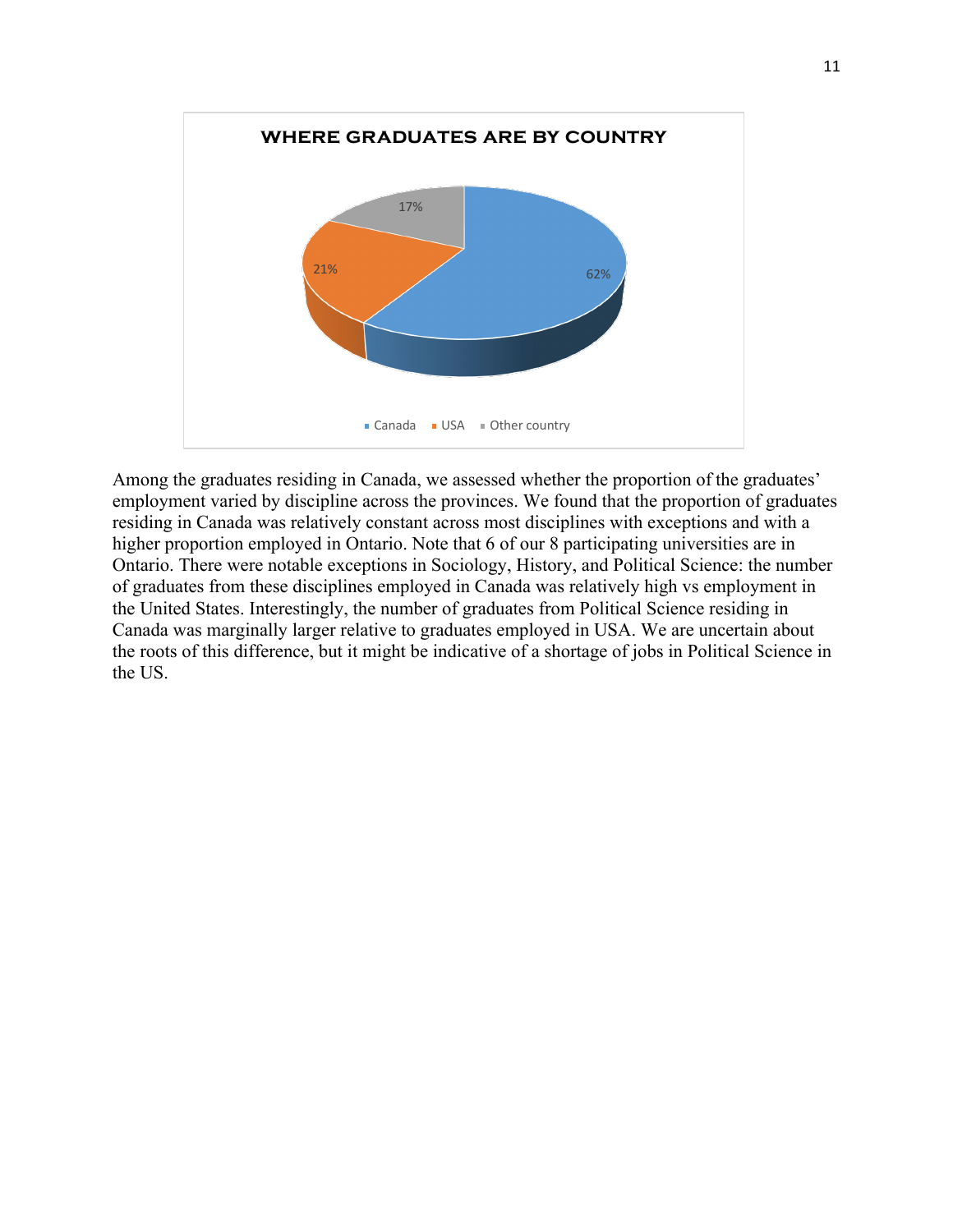## **TIME FROM COMPLETION**

We examined the relationship between year of graduation and kind of employment. We observed a relationship between year of graduation and higher education employment patterns. We found, somewhat predictably, that the odds of instructor/professor employment (versus all other jobs) were lower among more recent cohorts than among older cohorts. Similarly, the odds of other types of higher education employment (postdoctoral fellowships, research fellowships, etc.) were higher among more recent graduates.



The graph above, which is restricted to graduates employed in higher education, illustrates the proportion of graduates employed as instructors/ professors (versus elsewhere in higher education) by graduation year. These trends were consistent for both men and women. We also observed that the proportion in either employment category was essentially equivalent from 2014 to 2015; this suggests that, while there was a fairly clear association between both categories and time from completion, the association is more pronounced at the upper and lower ends of the graduation year distribution. These estimates may be exaggerated/non-generalizable, however, due to the relatively small numbers of graduates at the extremes. Furthermore, and perhaps most importantly, these data do not tell us when graduates obtained their positions. While there is clearly a higher proportion of graduates in instructor/professor roles among earlier/older cohorts, our data do not indicate when in the post-graduate trajectory (for example, immediately upon completion versus 3 years post-grad) these jobs were secured.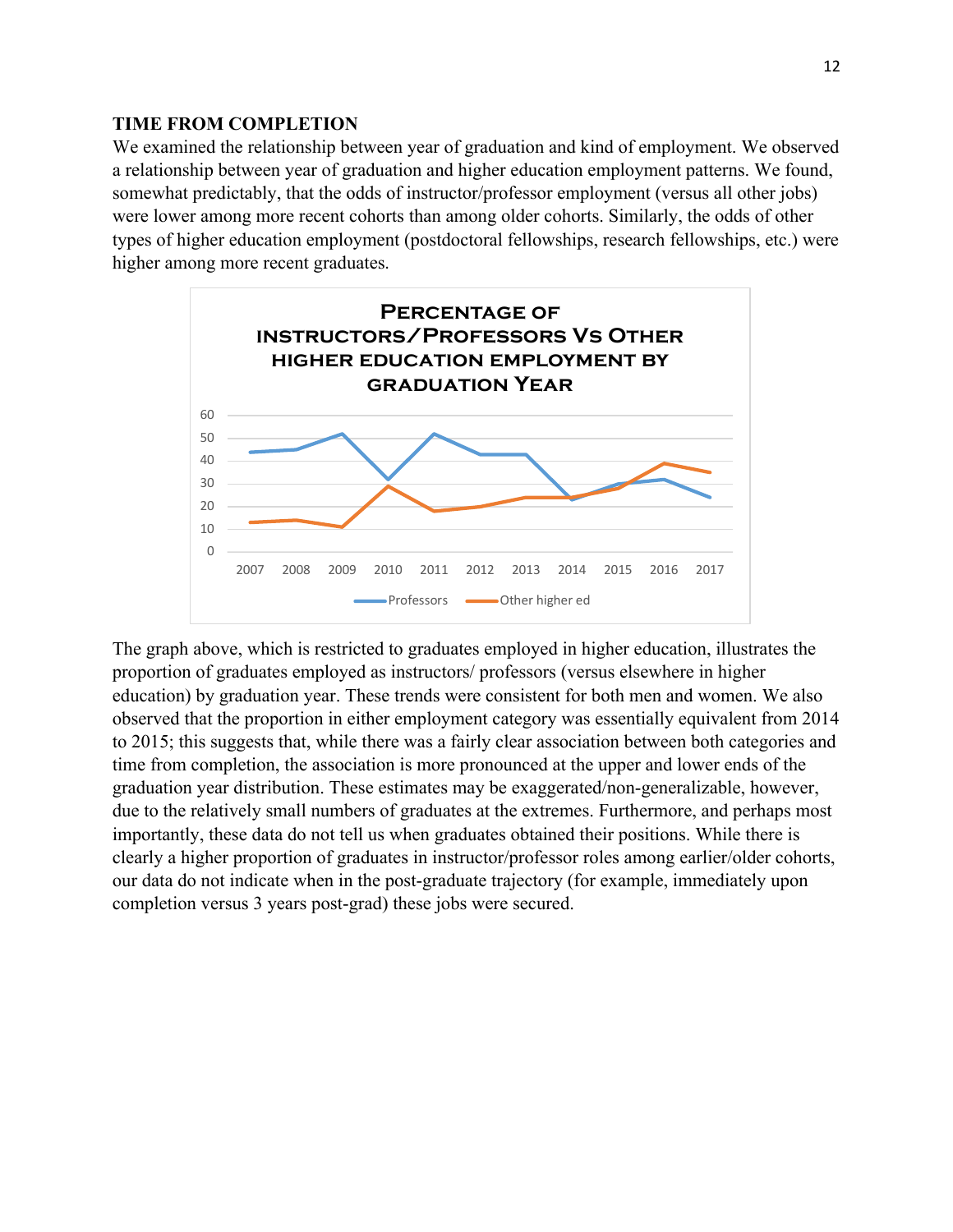

We also assessed the proportion working as instructors/professors versus all other jobs by graduation year. Again, we found generally higher proportions of graduates working as faculty members in earlier graduation years, and this proportion decreased among more recent graduates. Among 2005 graduates, for example, nearly half were employed as instructors/professors at the time of data collection; this figure dropped to 32% for 2010 graduates and 23% for 2014 graduates (the last year with sufficient data). Finally, we looked at the relationship between graduation year and other types of employment, specifically self-employment, for-profit, and non-profit employment (our most common occupational categories outside of higher education). We found a weak association between for-profit employment and graduation year, with recent graduates more likely to work in this sector, but this was due in large part to a jump in for-profit employment among our 2015 and 2016 graduates. We did not identify a relationship between graduation year and any other employment category.

# **LIMITATIONS**

TRaCE 2.0 was successful in obtaining a range of information on a fairly large sample of PhD graduates, but it is important to acknowledge the limitations of this study in order to interpret its findings appropriately and to determine future directions most effectively. Here we offer a discussion of a number of issues relating to the project's methodology. Our data/results may have been impacted by two key factors: 1) selective self-reporting (of graduates) in the social media channels such as LinkedIn, Facebook, and 2) misclassification error (by student researchers/coders). The data mining approach (obtaining information via publicly available channels) allowed us to gather data on many graduates at minimal cost, but the quality/consistency of the resultant data is unclear. For example, graduates who are "successful" may have a stronger online presence, and may consequently be overrepresented in our dataset. Similarly, graduates who are currently looking for employment may have much more detailed information in their public profiles, and some graduates may have abandoned certain platforms in favour of others (i.e., LinkedIn vs. ResearchGate), resulting in out-of-date or inconsistent data across platforms. Furthermore, given the amount of missing data in our dataset, our cohort may not be reflective of the general population of Canadian PhD graduates in humanities, social sciences, and fine arts.